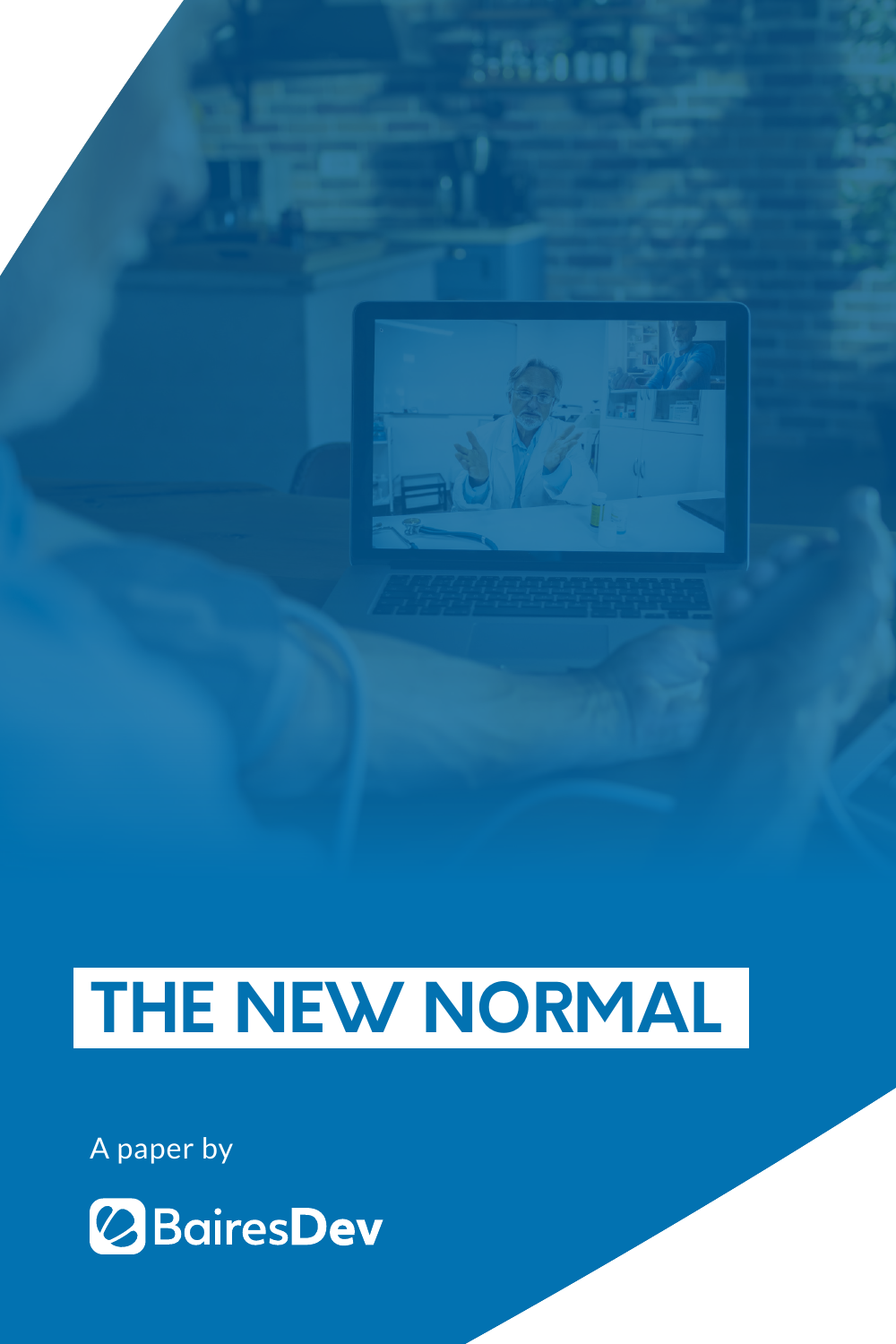

## **CONTENT**

- [The New Normal](#page-2-0)
- [Interacting with customers and clients](#page-3-0)
- [Your new supply chain](#page-4-0)
- [A new path for Internal operations](#page-6-0)
- [Remote work isn't going away](#page-8-0)
- [Heads remain in the cloud](#page-10-0)
- [Security threats and the future](#page-12-0)
- [Conclusion](#page-14-0)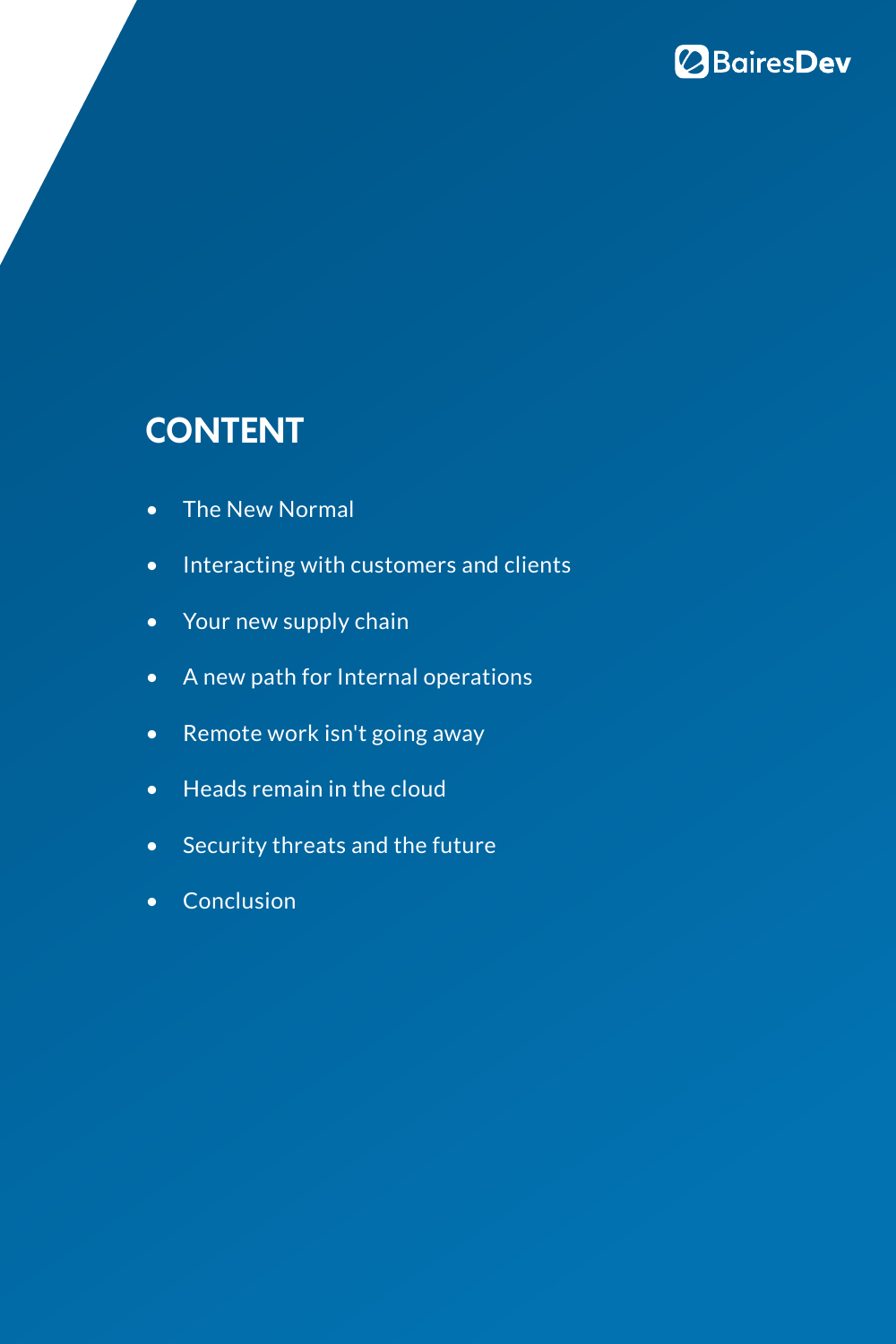

### <span id="page-2-0"></span>**THE NEW NORMAL**

Business adapts. Thanks to technology, companies are capable of pivoting to nearly any type of circumstances:

More important than the why is the how. And when a major shift occurs in the landscape (such as that caused by a pandemic), how a business shifts can mean the difference between success and failure. The good news is that a successful pivot is much easier than you think. Given the new normal every business across the globe is facing, remaining static is no longer optional.

That's why your business must shift to remain in line -- because the new normal isn't only here to stay, it will be a driving force for years to come.

Consider this: The world has spent a year under the weight of a pandemic. During that time, businesses have had to evolve and customers have done the same. Consumers are now even more adept and accustomed to shopping online. They've experienced a convenience they might never have known, prior to having their favorite shops inaccessible.

That profound change is going to stick. Why? Because once such a level of convenience has been introduced, it can't be pulled back. Consumers now understand the benefit of having groceries delivered, and have realized the comfort and ease of doing everything—from shopping to working—from home.

That shift in how business transactions occur isn't going anywhere.

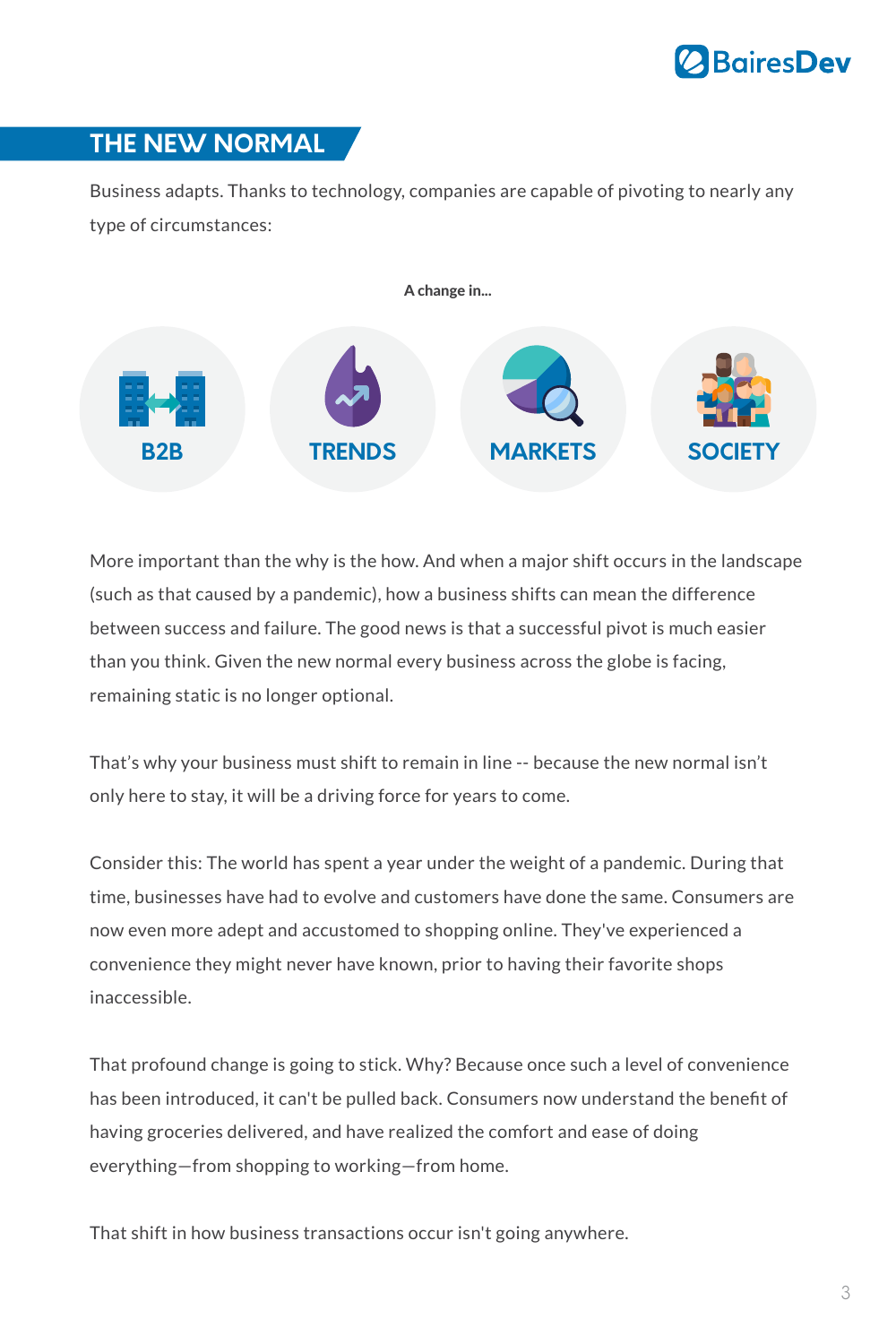

<span id="page-3-0"></span>Is your company capable of not just enacting such a shift, but sustaining it? The answer to that question is crucial to the success of your business. That leads us to the question -- what can your business do to ensure success in the new normal? Let's take a look at a few key areas.

### **INTERACTING WITH CUSTOMERS AND CLIENTS**

Not so long ago, interacting online with customers and clients wasn't exactly optional, but it certainly wasn't considered a must, either. Today, that has radically changed. There's one data point that should open the eyes of every business across the globe. In 2020 (alone), consumers spent \$861.12 billion online with U.S. merchants. That's an unheard of 44% growth from the previous year.

What does that mean? People are flocking to e-commerce in droves like never before. In fact, ecommerce was 21.3% of total shopping in 2020. That's almost a quarter of all sales, which is absolutely remarkable.

Those numbers are not going to dramatically drop any time soon. Although similar numbers were predicted to hit by 2022, now that this particular Pandora's box has been opened, it's not going to close. It'll also require you to increase your interaction with customers and clients, such that your business is very much consumer-centric. So what can your company do to not only catch up to the change but make it such that you can remain in sync with this new reality?

#### U.S. retail landscape in 2020

Year-over-year comparison 2019-2020, in \$billions

Source: Digital Commerce 360, U.S. Commerce Department

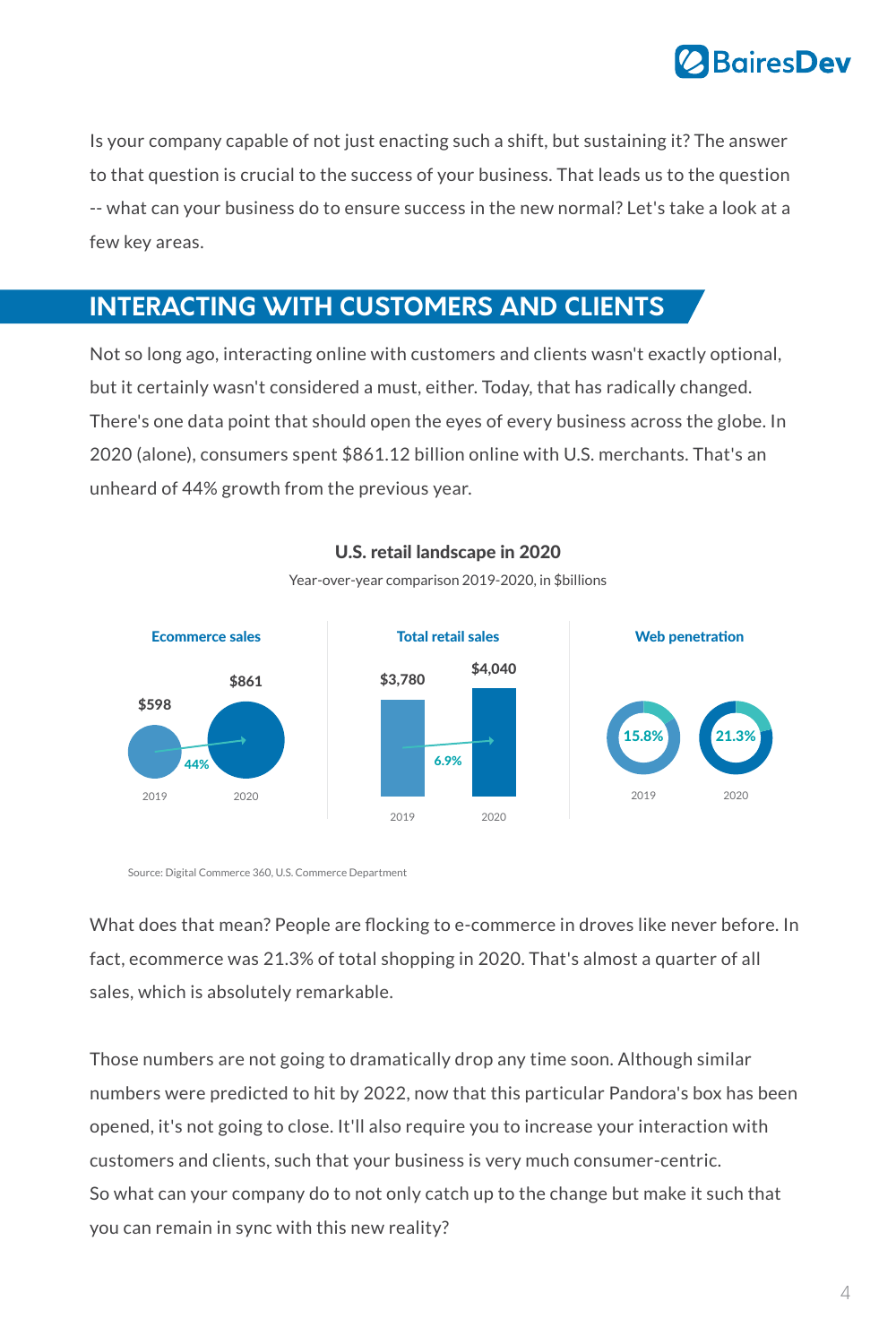

<span id="page-4-0"></span>The easiest thing you can do is turn to digital acceleration, which is the integration of digital-based technology into every area of your business. This type of transformation will fundamentally change how your business operates to deliver value to customers. But how?

### **Twelve areas your company should focus on for better interaction with customer and clients**

- Be customer-focused in technology decision making.
- Restructure your organization such that it supports a seamless experience for the customer.
- Shift management to focus on cultural transformation.
- Shift your leadership such that it becomes more transformational with technology decisions.
- Involve all C-type staff (such as CEO, CTO, COO) in technology decisions.
- Integrate all of your data systems.
- Shift employees to consumer-grade technology, so their experience mirrors that of the customer.
- Focus all logistics and supply chain technology toward efficiency.
- Make data security, privacy, and ethics a primary focus.
- Evolve your entire supply chain around delivery.
- Digitize every aspect of your business.
- Make the consumer experience one of high personalization.

### **YOUR NEW SUPPLY CHAIN**

In the new normal, nothing will be as important as your supply chain. Remember, more and more people are focusing their shopping on e-commerce routes. Because of that, businesses must be capable of delivering.

The problem is that most businesses are competing against giant online stores like Amazon and methods such as same-day delivery. Unfortunately, the majority of companies across the globe are incapable of providing such speeds while keeping profit margins reasonable. Even so, you can't deny the statistics. According to Statista, 44% of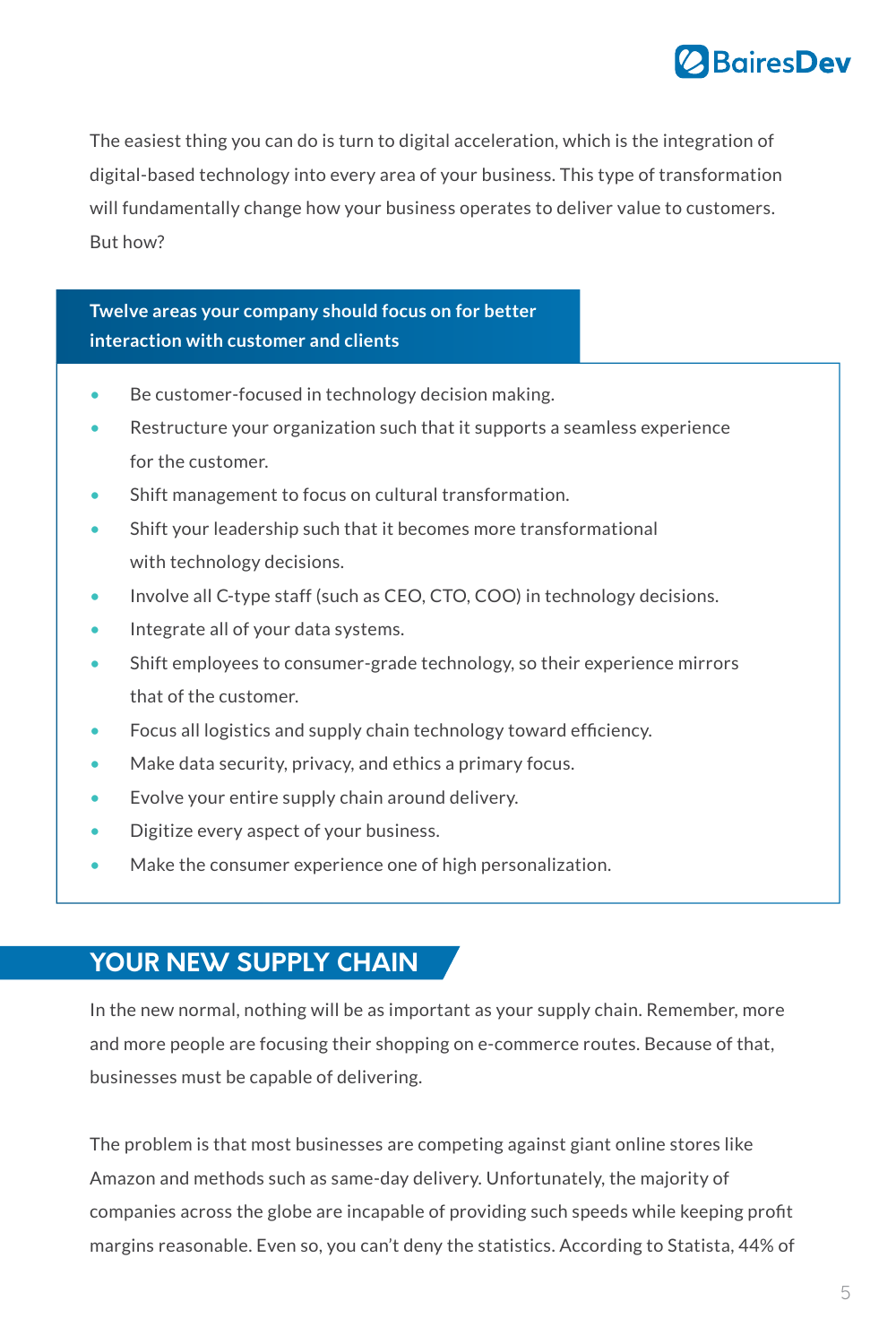consumers were willing to wait 2 days for deliveries, while only 25% were willing to wait 3-4 days.

Two other data points to consider are:

- **• 56% of GenXers and 55% of Millennials prefer online shopping to physical stores.**
- **• 77% of consumers cite convenience and 72% cite free shipping as their primary reasons for shopping online.**

#### Those are some very important bits of data to process. In the end, it all boils down to

### Same-day delivery market size in the U.S. from 2018 to 2022

(in billion U.S. dollars)



Percentage of respondents who said that same-day delivery is important (by generation)



Source: Bizrate Insights

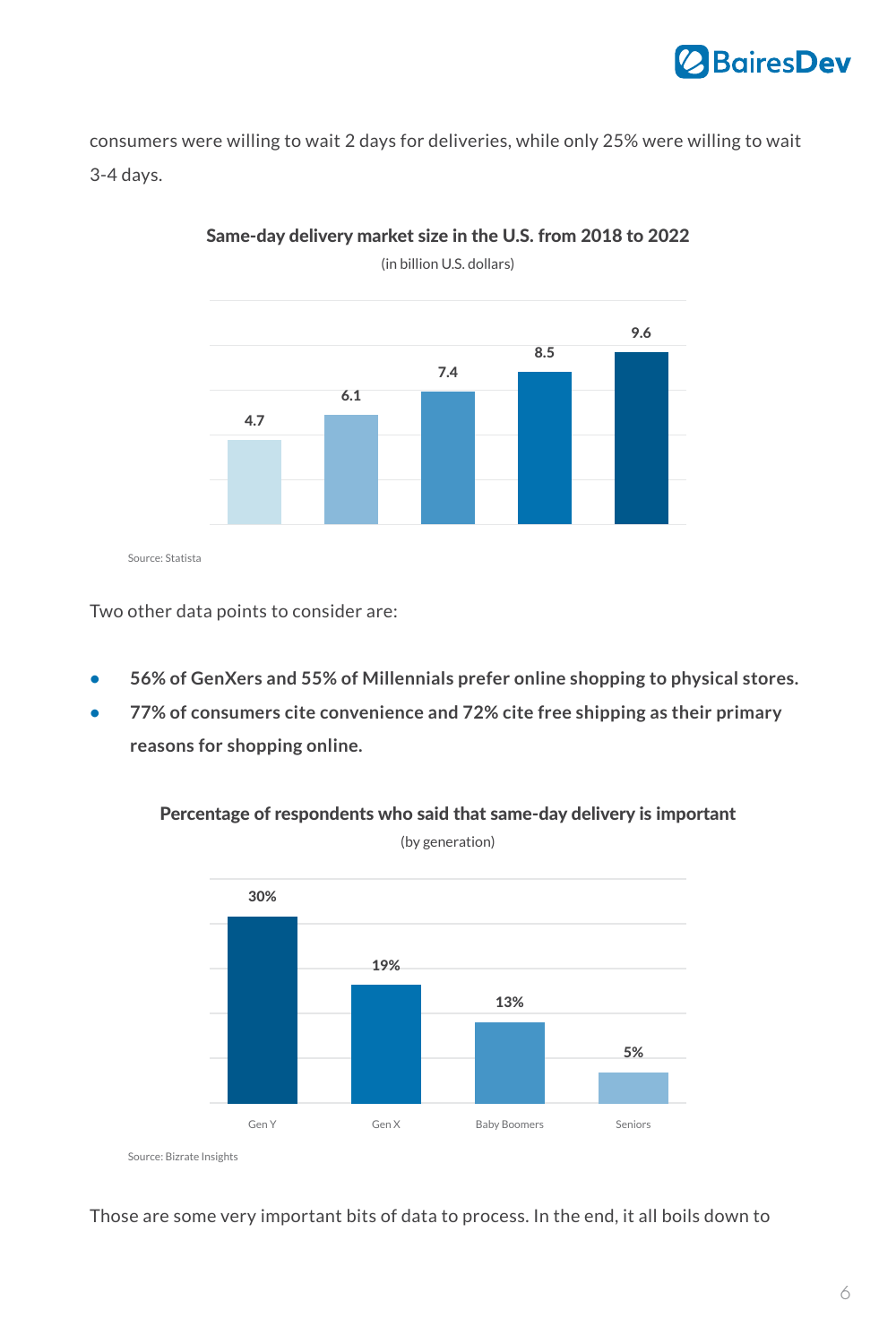<span id="page-6-0"></span>whether or not your business can compete with Amazon. Unless your business is working at that scale, chances are pretty good the idea of same-day or next-day delivery is out of reach.

That doesn't mean you shouldn't be retooling your supply chain so it can come close. Why? Because no matter the normal, consumers will continue to leverage ecommerce. To that end, you need to improve your supply chain. How can you do that?

#### **Improving the supply chain**

- Hold regular meetings that are focused solely on the supply chain.
- Train your workforce to work efficiently.
- Increase the amount and frequency of information sharing.
- Use Big Data to your advantage.
- Encourage innovation.
- Find dependable suppliers.
- Invest in employee development.
- Never stop improving.
- Leverage new technology.
- Improve how your business handles returns.
- Plan and execute continuously.
- Use containerized applications for faster (and more reliable) scaling.
- Work toward sustainability.

### **A NEW PATH FOR INTERNAL OPERATIONS**

Although you might think of internal operations as being an entity isolated from outside

forces, the new normal changes that. How we do business today doesn't just affect your

supply chain, it affects everything. Your internal operations must choose smart work

over hard work. In other words, your staff must work smarter.

Think about it this way: Your staff must do X and they've done X the same way for years. Unfortunately, X can sometimes require long, grueling days to accomplish. By leveraging

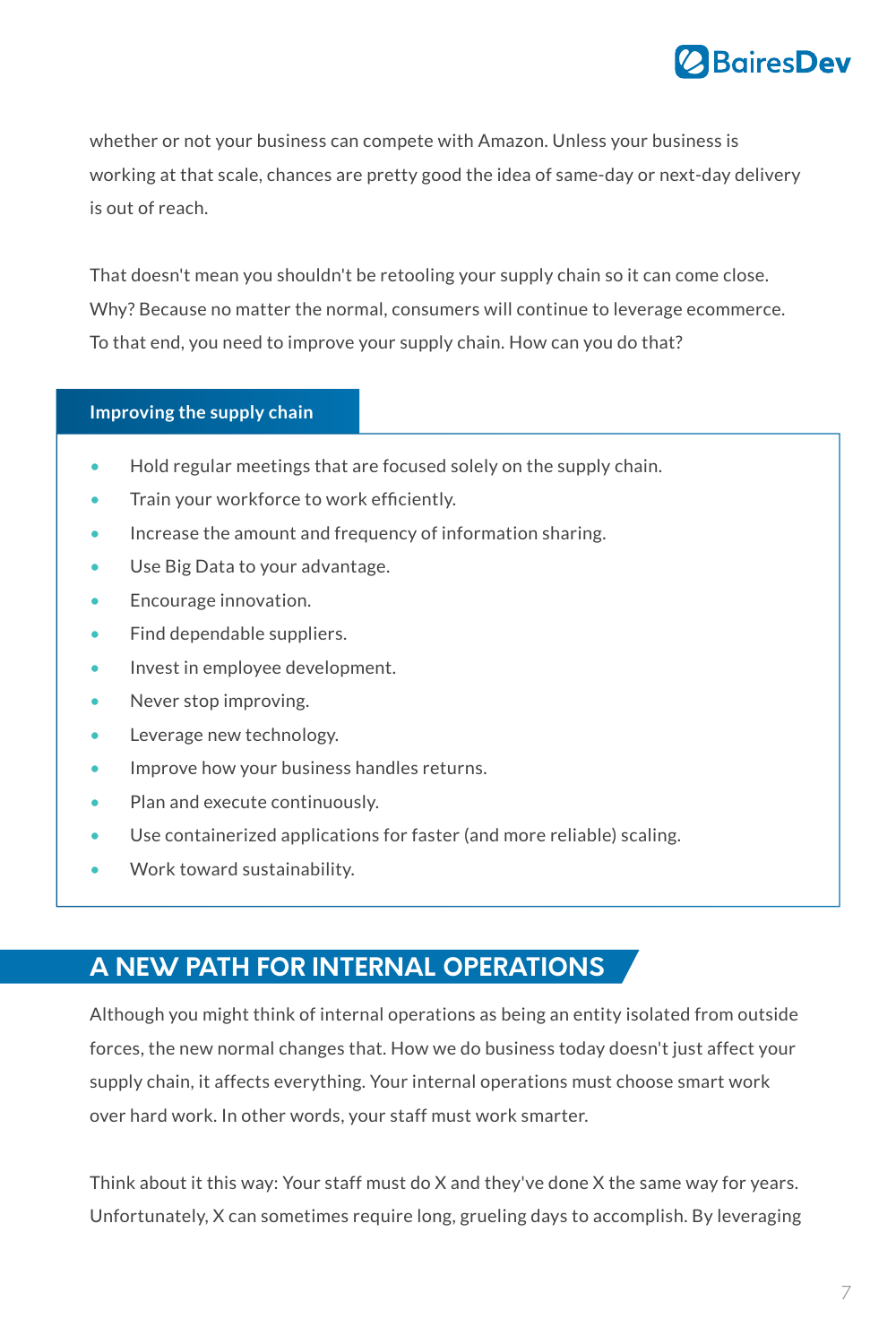

modern technology to shift how the internal operations work, you might find a smarter way to approach X. This would replace the hard work with smart work, thereby ending the need for those long, grueling days. Although this might take time to implement, it'll be worth it in the long run.

Why? Because internal operations won't be stressed and stretched to snapping at any given period. Any time your staff can work smart over hard, the end result will benefit every single aspect of your business.

This new path for internal operations will include the adoption of new technologies and will often intersect with digital acceleration. According to a McKinsey Global Survey, companies have stated they've stood up (at least) temporary solutions to meet the demands placed on them by the new normal. It's important to know that these companies pulled these transformations off much faster than they thought possible, and they expect the changes will be long lasting.

According to that same survey, the largest leap in digital transformation is the share of digital or digitally-enhanced offerings. That growth hit 55% globally in July 2020. What does that mean for internal operations? Your company might have to spend a concerted effort in the creation of digitally-enhanced products, which means reorganizing internal operations to meet such a demand.

#### Average share of products and/or services that are partially or fully digitized

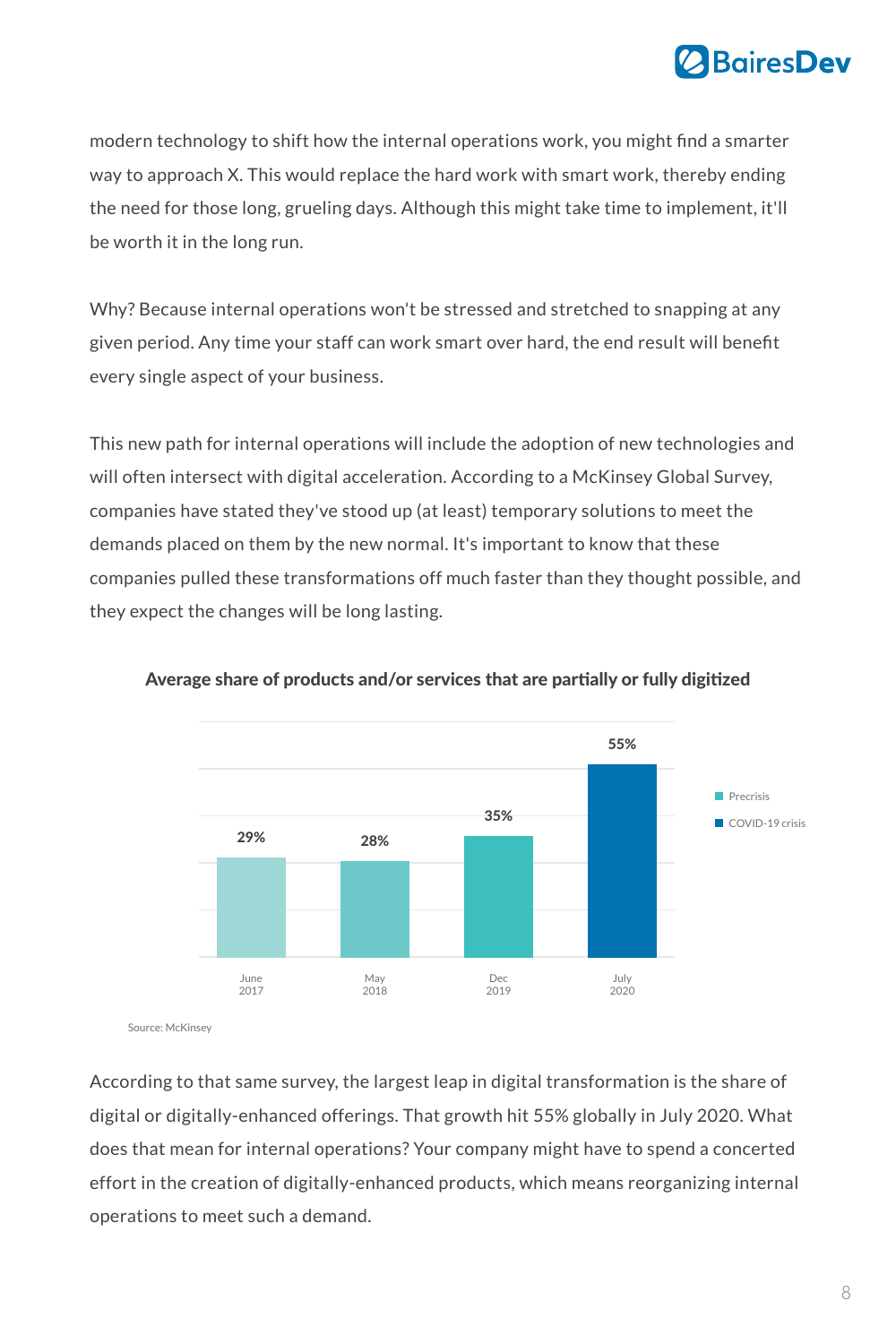- Hire personnel in touch with the needs of modern, agile businesses.
- Hire branding professionals, to help improve your public image.
- Ensure your products and branding are in-line with one another.
- Shift management such that they can handle both remote and internal staff with efficiency and skill.
- Carefully review your business continuity plan, or create one if you don't have one.
- Prepare the workspace such that it's adaptable to any kind of environment.
- Make plans for any reality (including hospitalizations, shutdowns, and explosive growth).



### <span id="page-8-0"></span>**Adapting your internal operations to the new normal**

These changes don't have to be profound and foundation-shifting. In many cases, the new path for your internal operations can be subtle, while still being effective.

### **REMOTE WORK ISN'T GOING AWAY**

Speaking of planning for any reality, know that remote work isn't going anywhere. Adjusting to a mostly-remote workforce would have been an incredibly daunting task, had it not been forced upon so many businesses. But because of how it occurred, businesses (and their employees) had to adapt quickly.

According to Damian Scalerandi, Vice President of Operations at BairesDev, "it's critical that remote managers are less of a boss and more of a leader." Scalerandi explains that "during this time, employees will be looking to their managers for guidance, and it's

important for employees to know their managers are there to support them in the work

environment as well as provide support for personal matters as well."

Some managers will be able to take on that role without missing a step. Others, however, might have trouble adjusting. But companies like BairesDev, firmly rooted in remote work, have a ton of experience to share. From Scalerandi's perspective, one of the more important lessons the company learned over so many years of working with distributed teams was that of trust. To this, he says, "I learned I had to trust my employees early on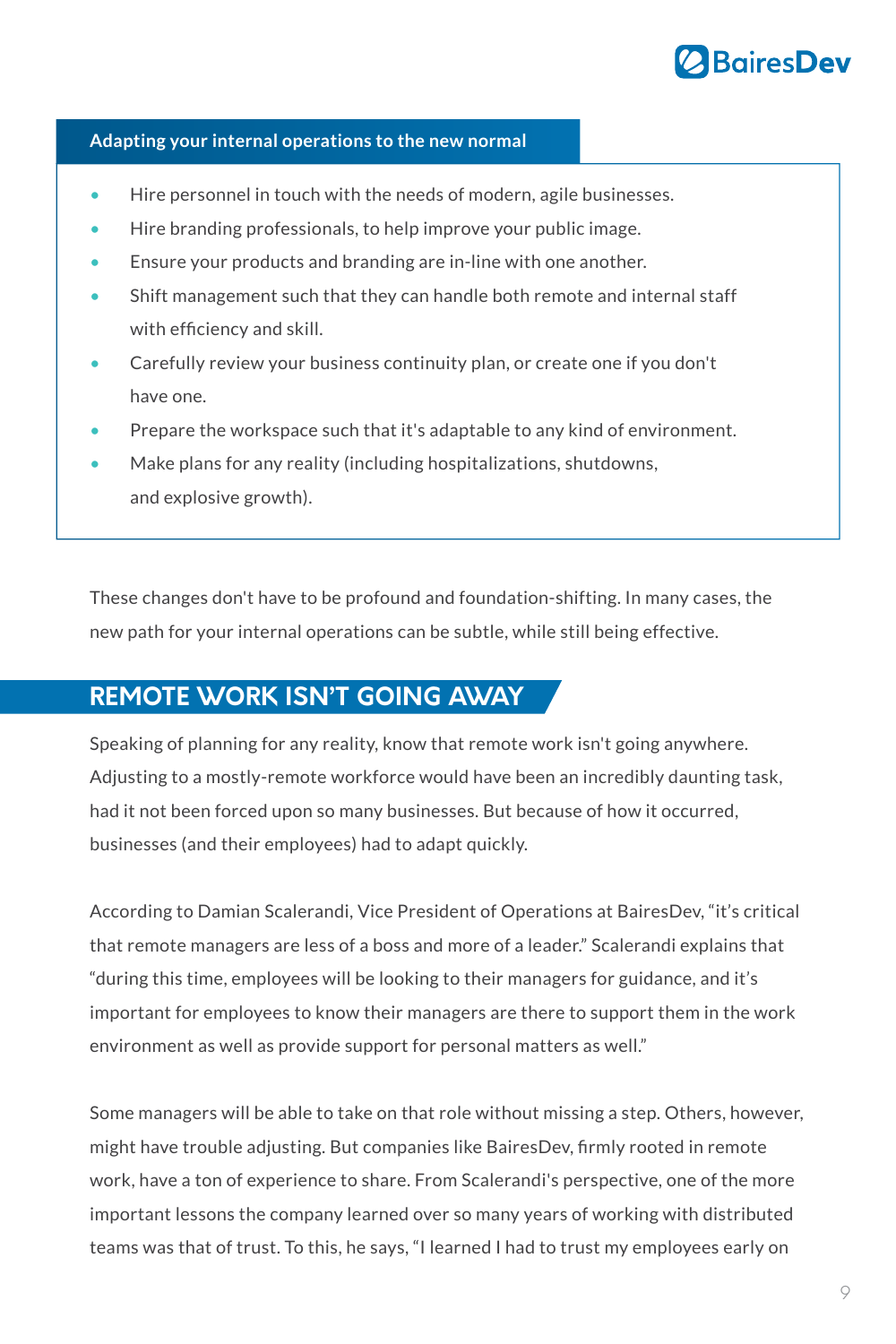

and that trust fostered open team collaboration and, ultimately, resulted in successful team dynamics and projects."

When the dust settles, remote work isn't going anywhere. According to a Leadership IQ study, only 9% of employees said they'd prefer to work in an office every day, whereas the remaining 91% would prefer to work from home at least part of the time. Of the responders, 39% said they'd prefer to work from home 3-4 days a week.

> of remote workers say that the biggest struggle is loneliness, while another 21% said that it was collaborating and communicating.



**21%**

of remote workers primarily work from home, 9% work from an office, 7% work from a coworking space, 5% work from a cafe and 1% work



**78%**

Source: Global Workplace Analytics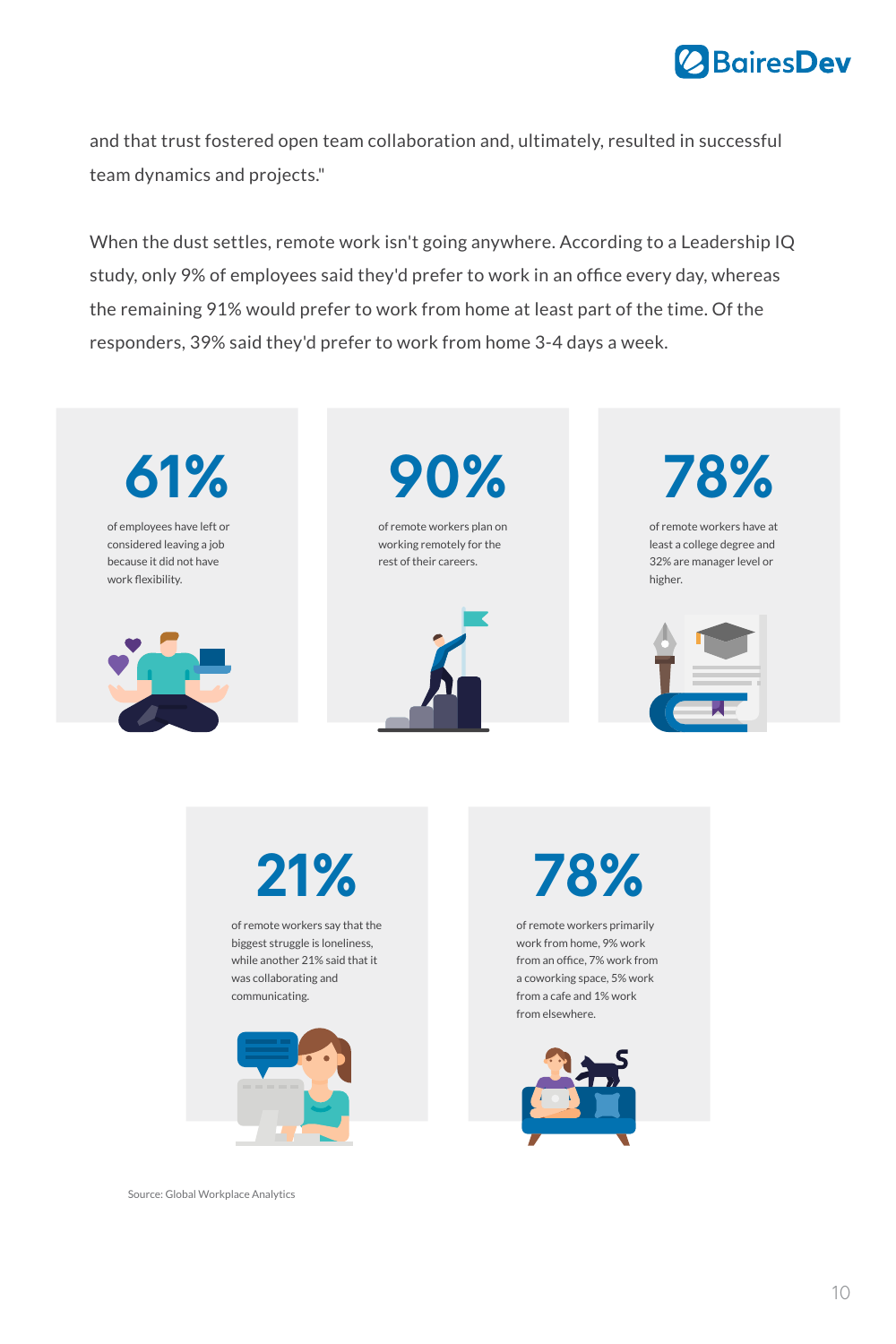- Check the employee's productivity when working from home vs. from the office. If the numbers work out, give them the option permanently.
- Make sure you have managers up to the task.
- Make sure your staff understands that working from home is a privilege, not a right, that they must earn.
- Empower work-from-home staff with the right tools.
- Require remote workers have a dedicated office space in which to do their jobs remotely.
- Ensure your HR staff is up to the task (and has the necessary tools to make it happen).
- Make sure all remote employees are able to remain in compliance.
- Always check in with your remote workers and make sure they aren't suffering burnout.
- Engage with your remote workers by scheduling regular meetings (either through video conference or phone).
- Make sure your remote workers respect business hours but don't be militant about them.
- Roll with the changes.

#### <span id="page-10-0"></span>**How to enable a work-from-home staff**

You should also keep in mind that a happy employee is a productive employee. If you have staff members who are well suited to work from home, and enjoy doing so, allow it. Your flexibility will pay off in employee loyalty and work ethics.

### **HEADS REMAIN IN THE CLOUD**

This is one area that your company will not be able to avoid. And you shouldn't. Why?

Because not only is the cloud everywhere, it's become an ever-increasingly important

factor in how both businesses and consumers function.

We depend on the cloud. Businesses require the cloud because it can deliver:

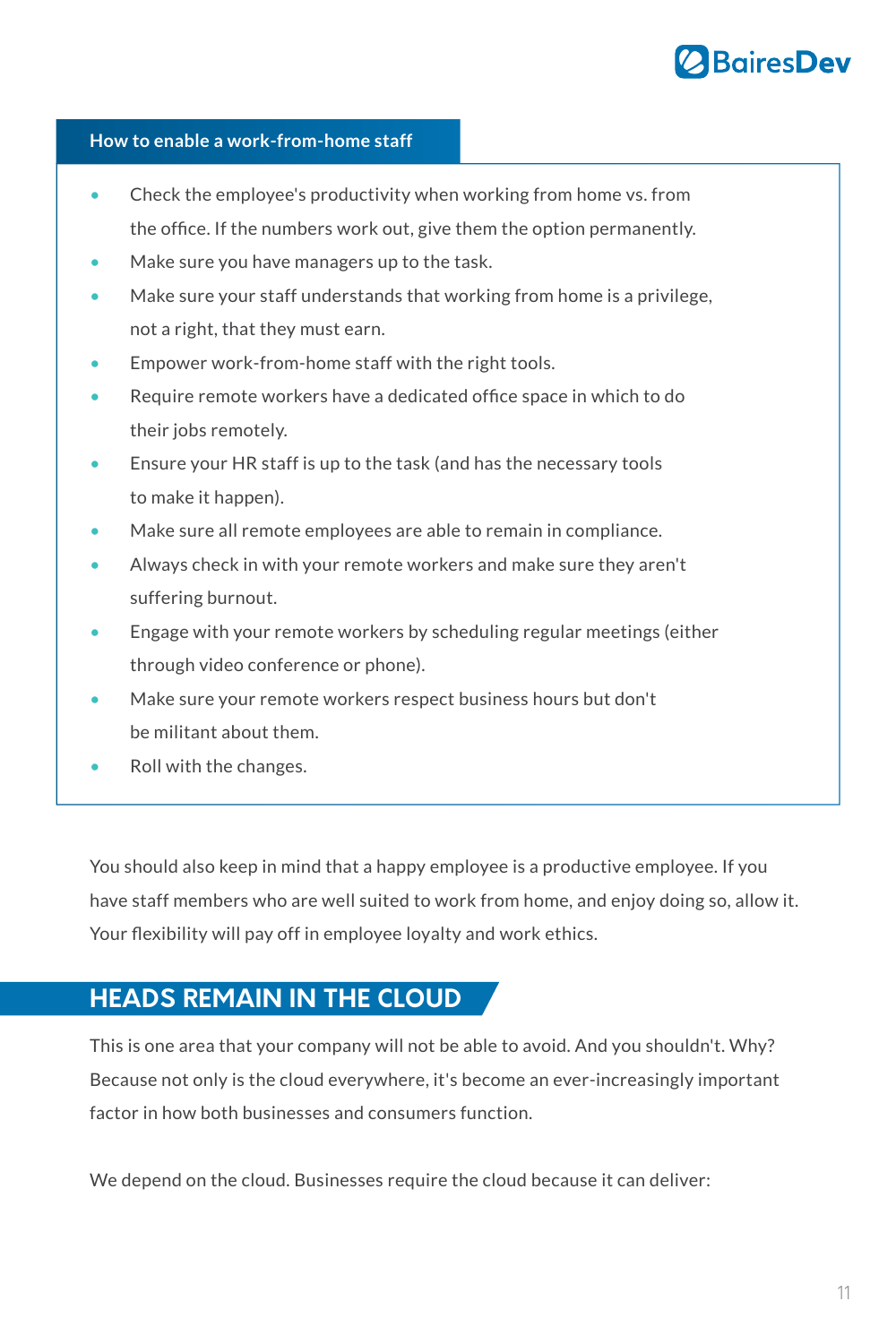

- **Reduced time to market**
- **High scalability**
- **Lower initial investment**
- **Elasticity and agility**
- **Wide-scale access**
- **Predictability**
- **Balanced ROI**
- **Resource pooling**
- **Reduced vendor lock-in**

According to Gartner, Cloud Application Services (Software as a Service) will be a 144 billion dollar industry and the total cloud market will be over 331 billion dollars by 2022.

### But the cloud isn't limited to what most consumers believe it to be. Yes, the cloud does serve as remote storage and file sync, but it also allows businesses to:



(Total Market - Billions of U.S. Dollars)



Source: Flexera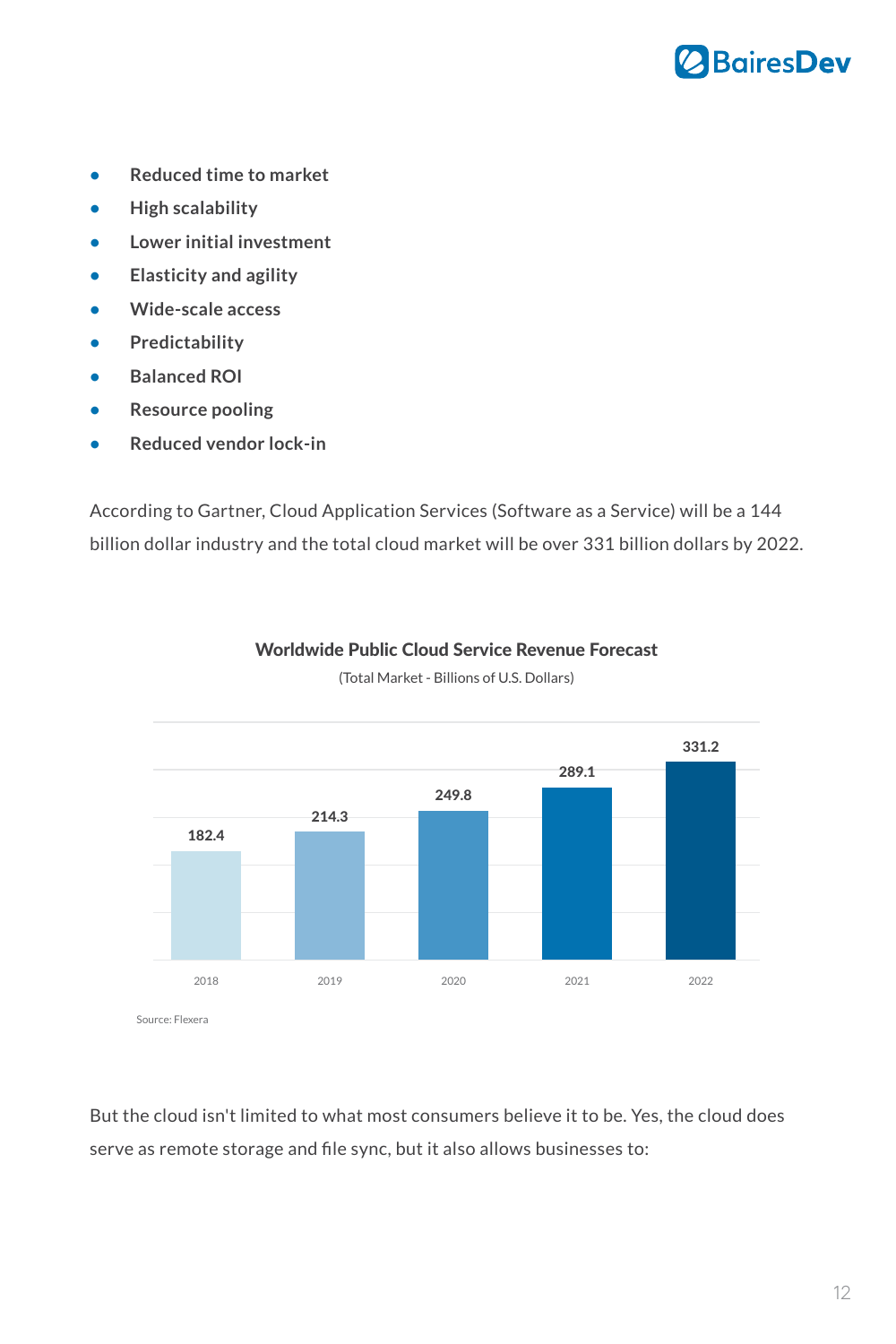![](_page_12_Picture_0.jpeg)

- <span id="page-12-0"></span>**• Leverage numerous platforms.**
- **Scale applications beyond what on-premises hardware can deliver.**
- **Increase agility.**
- **Allow businesses to employ automation.**
- **Enable remote working.**
- **Create easy to use file sharing and collaboration platforms.**
- **Ease and enable growth.**

We firmly believe, for any company to enjoy true success in this new normal, the cloud must be part of the plan.

### **SECURITY THREATS AND THE FUTURE**

This is where we believe the rubber meets the road. Your company has accepted the new normal and has implemented everything necessary to make it happen. You have digitized your interaction with customers and clients, adjusted your supply chains, adapted your internal operations, allowed for remote working, and have adopted the cloud as a driving force behind your technology.

It's now time you layer upon those changes a heightened security. With more and more businesses shifting to digital platforms and remote workers, the possibility of data breaches and theft grows. To that end you must keep a keen eye on your security, otherwise, you run the risk of not just seeing your own information being stolen, but that of your customers and clients.

Fortunately, technology is there to help you. With a combination of the right systems and software, as well as getting your employees in the right mindset, your business can

#### avoid a future filled with security threats.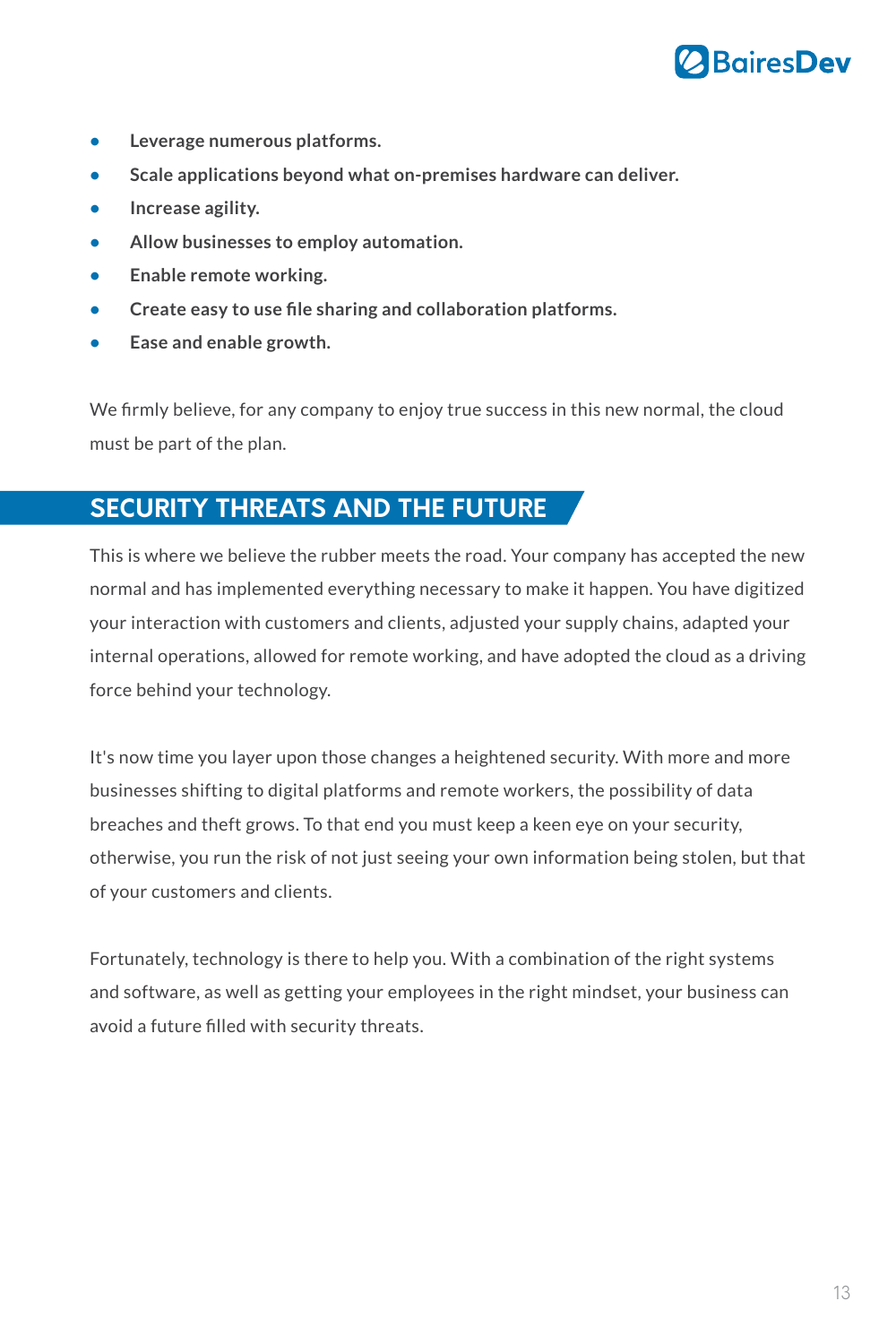- Set very strict policies for security.
- Require strong passwords.
- Ensure remote-staff aren't using home computers for work.
- Require VPNs for all remote workers.
- Shift security left in the software development lifecycle.
- Develop specific social media policies.
- Retrain your workforce to think about security first.
- Implement multi-factor authentication.
- Set strict permissions in your clouds.
- Check for and deploy server patches regularly.
- Require all remote workers to keep their software always updated.
- Encrypt data on devices and clouds.
- Limit admin access to upper IT staff.
- Lock up all hard copy files.

![](_page_13_Picture_0.jpeg)

#### **How to avoid the new security threats**

No matter how much time and effort you put into being an agile company, ready to take on the new normal, if you don't put a significant amount of time and effort into the security of your company, it could all come crashing down. And this is a great area to employ smart work over hard work.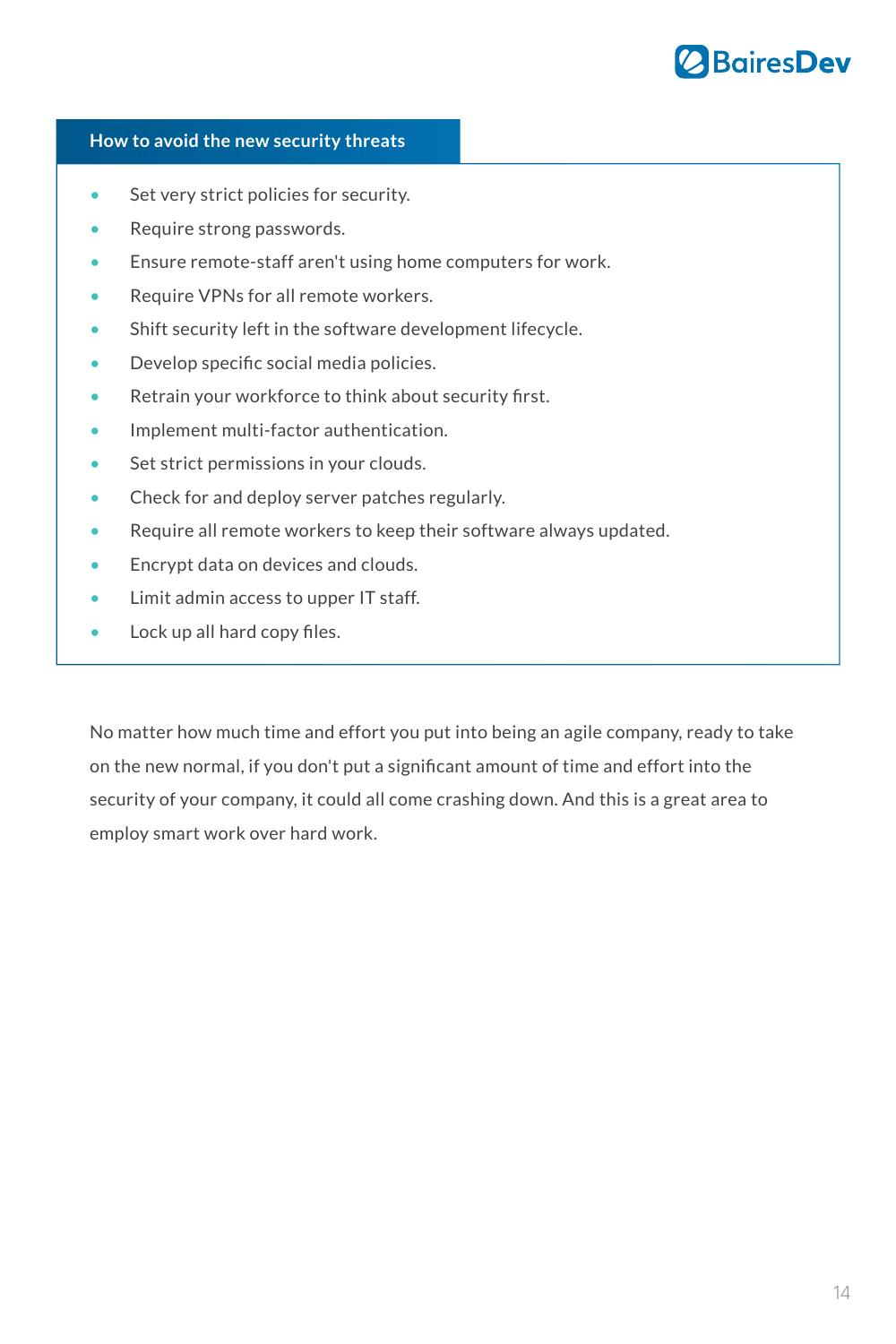![](_page_14_Picture_0.jpeg)

### <span id="page-14-0"></span>**CONCLUSION**

The CEO of BairesDev, Nacho De Marco, believes now is the perfect time to become a tech company. But being a tech company isn't just about developing and distributing technology. To this, De Marco says, "two important aspects that define what a tech company is: the use of advanced digital tools and the operational organization around them."

Another very important point made by De Marco has to do with how the likes of Amazon, Netflix, and Facebook became the multi-billion dollar companies they are today. To that, he states, "...the true game-changer for all of them was their mentality. The three companies didn't just conform with what they had: Bezos, Randolph, Hastings, and Zuckerberg were always on the lookout for the next big thing. They always searched actively for new opportunities to grow and sophisticate their platforms."

In other words, you not only must be in a mindset on how to keep your company up and running in the now, but you must also keep your eyes peeled on how your company can take the next step.

Be agile and be aware, employ smart work and your business will flourish in this new normal.